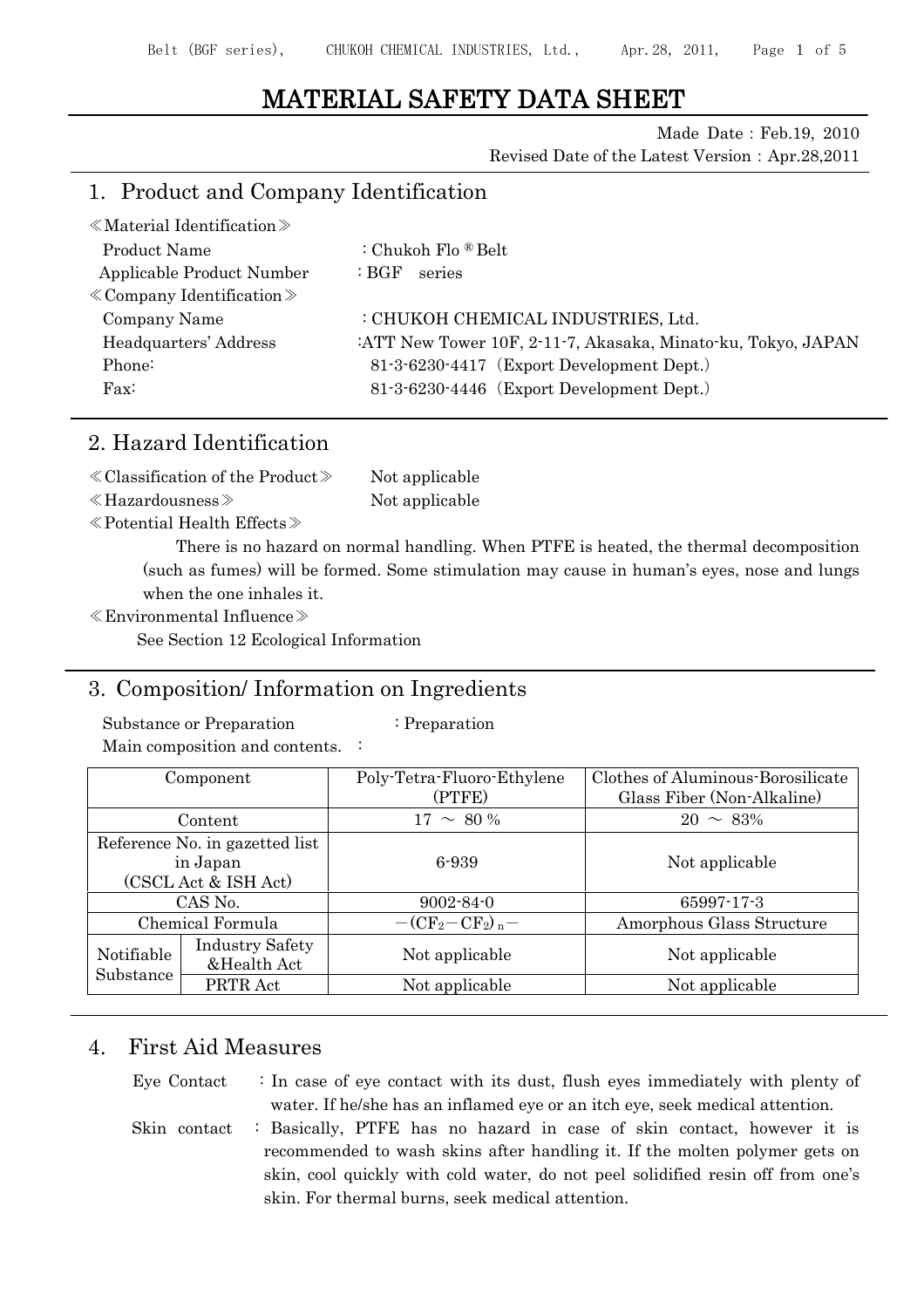Inhalation : In case of inhaling particles or dust of the product, gargle sufficiently. If anything unusual occurs, seek medical attention. If the worker inhales fumes produced by heating or burning the resin, move him to the place where there is a fresh air. After that, seek medical attention, if necessary.

Accidental Ingestion : It is non-toxic essentially, however, medical attention is recommended, if any unusual occurs.

## 5. Fire Fighting Measures

#### ≪Extinguishing Method≫

PTFE, itself is a fire retarding material. Therefore, on extinguishing the fire, do cut supplying any combustible resource and do fight the fire, though the fire continuing in the atmosphere of over 95% oxygen gas.

≪Extinguishing Media≫

Water, Foam, Dry Chemical, Carbon Dioxide may be used accordingly.

- ≪Fire Fighting Equipment≫
	- Wear full protective equipment and self-contained breathing apparatus. Because Hydrogen fluoride fumes emitted during the fire can react with water, such as, human's sweat, to form hydrofluoric acid. And approach to the fire from the windward side to avoid inhaling toxic gas/vapors.
	- Wear neoprene gloves when handling or removing fired refuses of the product.

### 6. Accidental Release Measures

Collect the released products as much as possible, and dispose them by following the method shown Section 13, Disposal Considerations. See Section 5,7,8.

# 7. Handling and Storage

#### ≪Handling≫

- Smoking is prohibited at the handling area. Avoid contamination in order not to stain a cigarette or a tobacco with the dust of PTFE because the stained PTFE reacts and becomes to the toxic gas/vapors by heating on his smoking.
- Wash hands and face sufficiently after handling the product.
- Pay attention neither to transfer nor to carry the dust of the product resin to another place.
- Do not heat up nor use the products over 260℃. Install a ventilation fan, if it is expected to expose or to use the product at the place over 260℃.

≪Storage≫

• Store the product on the condition of a room temperature and in a dark place. We recommend to store the product under 25℃ and less than 60% humidity condition.

### 8. Exposure Controls/ Personal Protection

```
≪Engineering Controls≫
```

```
Not set up
```
≪Limitation of dust density≫

Not set up any allowable limit nor control range.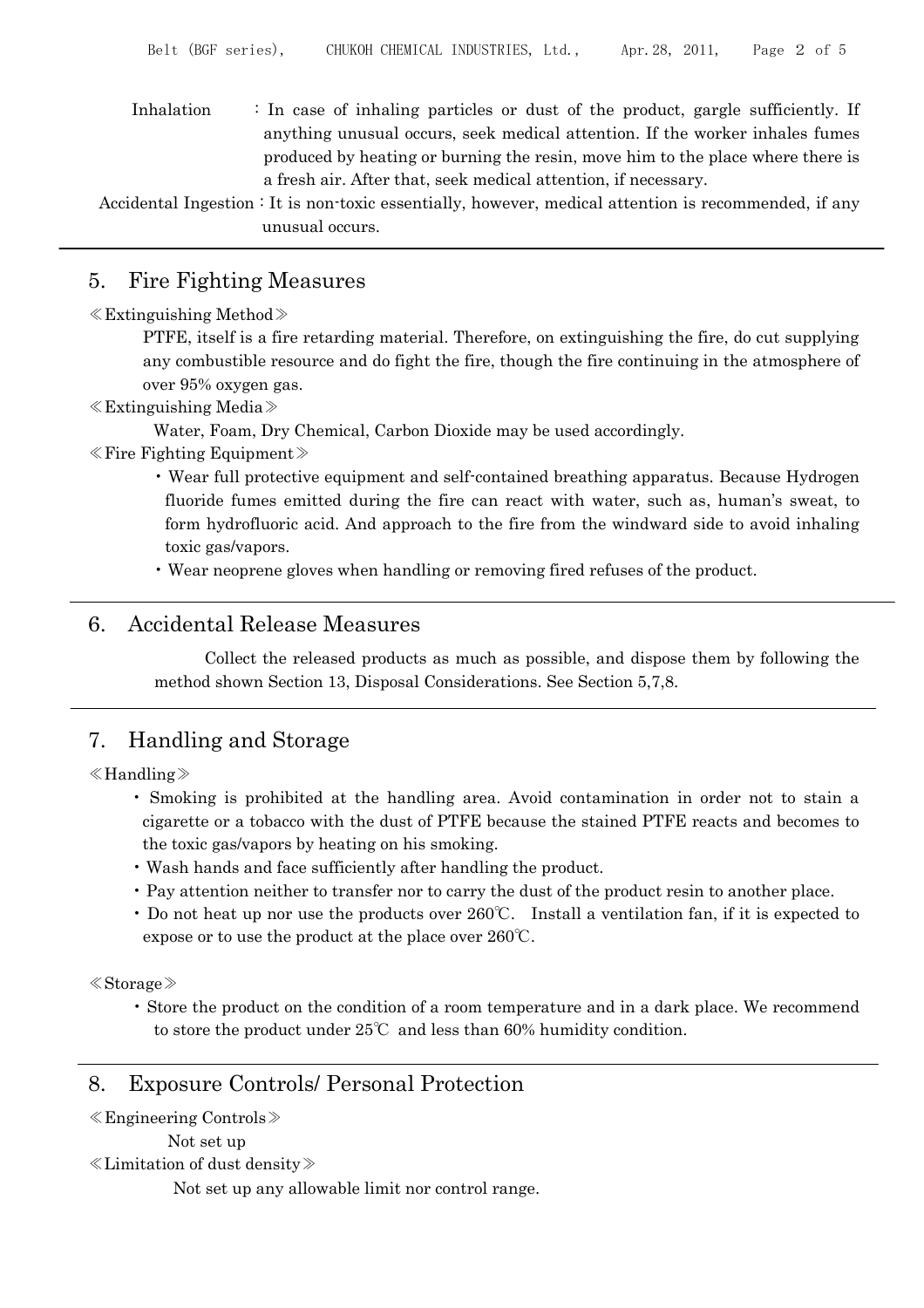≪Facilities Consideraion≫

Install a ventilation fan, if it is expected to expose or to use the product at the place over 260℃.

#### ≪Protective Equipment≫

No requirement unless necessary for protection from thermal burns. It is recommended to wear mask and glasses against feather or fine particles on processing exposed over 260℃.

### 9. Physical/ Chemical Properties

| $\langle$ Physical Data $\rangle$ |                                                                       |
|-----------------------------------|-----------------------------------------------------------------------|
| Appearance                        | light brown:                                                          |
| <b>Boiling Point</b>              | : None                                                                |
| Melting Point                     | : $①327^\circ\text{C}$                                                |
| Vapor Pressure                    | : None                                                                |
| $\ll$ Chemical Data $\gg$         |                                                                       |
| Solubility                        | : $\bigcirc$ Insoluble in water $\bigcirc$ Almost insoluble in water. |

## 10. Stability and Reactivity

| $\ll$ Flammable Properties $\gg$ |                                                      |
|----------------------------------|------------------------------------------------------|
| Flash Point $(C)$                | : Not applicable                                     |
| Ignition $Point(C)$              | : Not applicable                                     |
| Combustibility                   | : Flame Retardancy ; Class V-0 (JIS K 6911 B method) |
|                                  |                                                      |

①This material is stable in normal handling and condition.

Remark : It may cause on fire or explosion by reacting to the metal powder, such as, aluminum or magnesium, or to the oxidizer, such as fluorine gas $(F_2)$  or chlorine tri-fluoride  $(CIF_3)$ .

②This is stable chemically.

# 11. Toxicological Information

 $(1)$ 

≪Acute Toxicity≫

LD<sub>50</sub> in mouse  $: 12,500mg/kg$ 

≪Animal Data≫

It has no stimulatibility by a skin contact.

It shows that no fatal toxicity was found by frequent ingestion.

There is no report about genetic toxicity in a test on animals and in a test on germ culture.

#### ≪Carcinogenic Data≫

There is no specified report for the product from OSHA, NTP.

The product is nominated Group 3 of IARC Classification.

≪In the Case of Thermal Decomposition of PTFE≫

Influence to Human Health : If the man inhales the fume produced from PTFE by combustion, there is a fear that he catches a temporary polymer fume fever similar to influenza, sometimes for a day or two. There is neither report about the sensibility nor concerning absorbing from his skin.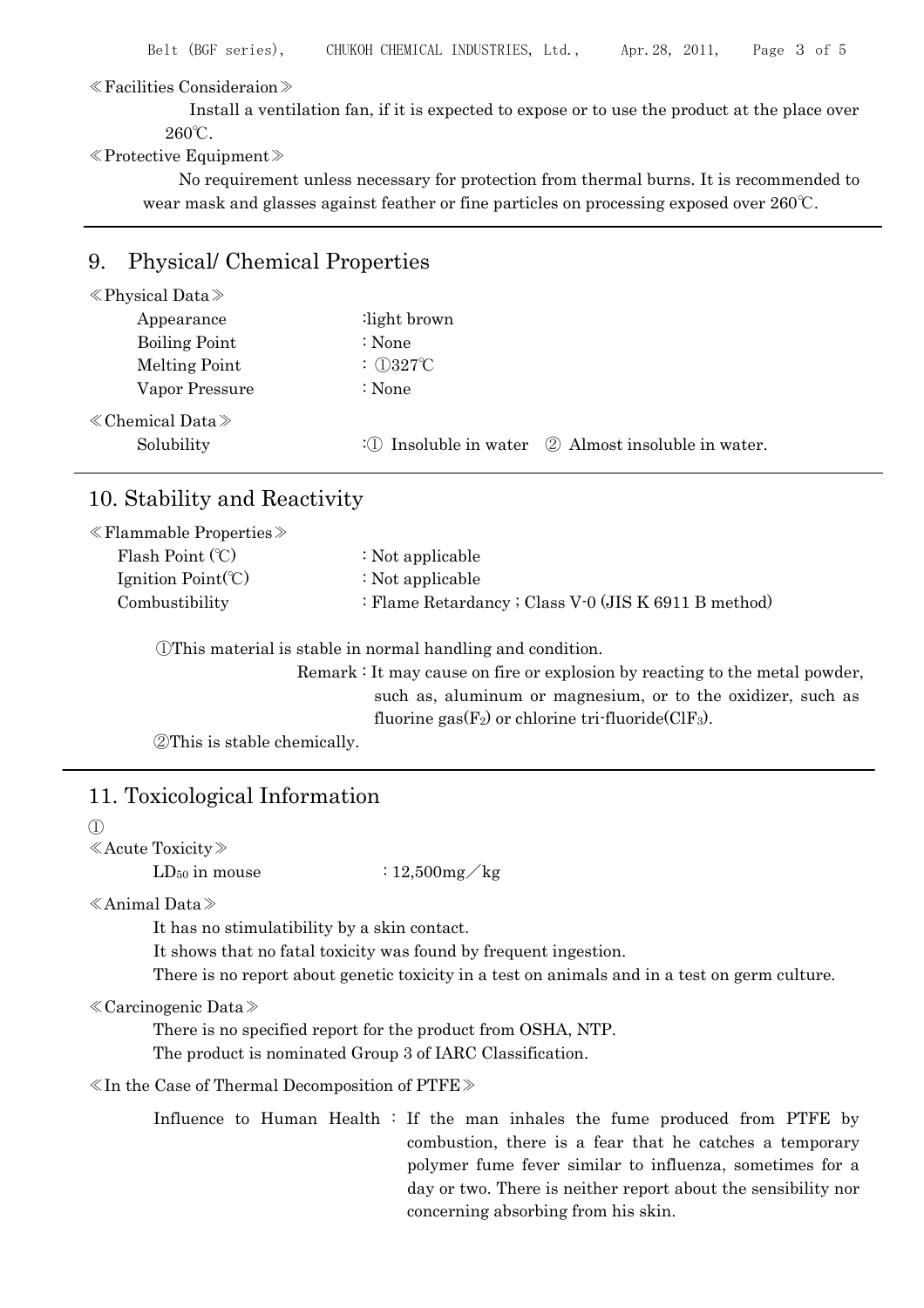Influence of Hydrogen Fluoride : If the man inhales a low density Hydrogen Fluoride gas, he may feel some difficulty in breathing. Then he coughs, and catches inflamed eyes, nose, and throat. He reaches finally to Dyspnea, Cyanosis, or Edema of the lungs.

Influence of Carbonyl Fluoride :

| Skin               | : Suffering from a discomfort or an eruption                      |
|--------------------|-------------------------------------------------------------------|
| Eyes               | : Suffering from an ulcer of corneas or conjunctivas              |
| Respiratory Organs | $\div$ Suffering from an stimulation                              |
| Lungs              | : Suffering from temporary inflammations, such as, cough, dis-    |
|                    | comfort, dyspnea, or difficulty in breathing. (If the person is a |
|                    | patient of a lung disease, he/she tends to be suffered from above |
|                    | disease easily.)                                                  |
|                    |                                                                   |

② Hazardous Case to a man(including epidemiological information)

| Skin inflammability                          | : No data                                                             |
|----------------------------------------------|-----------------------------------------------------------------------|
| Stimulativity Skin or eyes                   | : No data                                                             |
| Sensitization                                | : No data                                                             |
| Acute Toxicity (including LD <sub>50</sub> ) | : No data                                                             |
| Sub acute Toxicity                           | : No data                                                             |
| Chronic Toxicity                             | : No data                                                             |
| Carcinogenicity                              | : No data                                                             |
| Mutagenicity                                 | : No data                                                             |
| (including microbe & chromosome aberration)  |                                                                       |
| Reproductive Toxicity                        | : No data                                                             |
| Deformability                                | : No data                                                             |
| other                                        | : None                                                                |
|                                              | (including substance which emit hazardous gas on reacting with water) |

# 12. Ecological Information

| Decomposability           | : No Data |
|---------------------------|-----------|
| Biological Condensability | : No Data |
| Toxicity of fish          | : No Data |

# 13. Disposal Considerations

The waste product and the packing material stuck the resin must be isolated from other kind wastes with some exclusive can or container. Preferred options for disposal is a disposal in a landfill, which is permitted, licensed or registered by a government to manage industrial incombustible waste.

These disposals must be committed in accordance with applicable federal, state/provincial, and local regulations.

# 14. Transport Information

Take care not to treat a product container violently, such as, impingement, falling, tumbles, and also, take care not to impinge, fall, or tumble the packing on loading.

UN. Number of Transportation : Not applicable